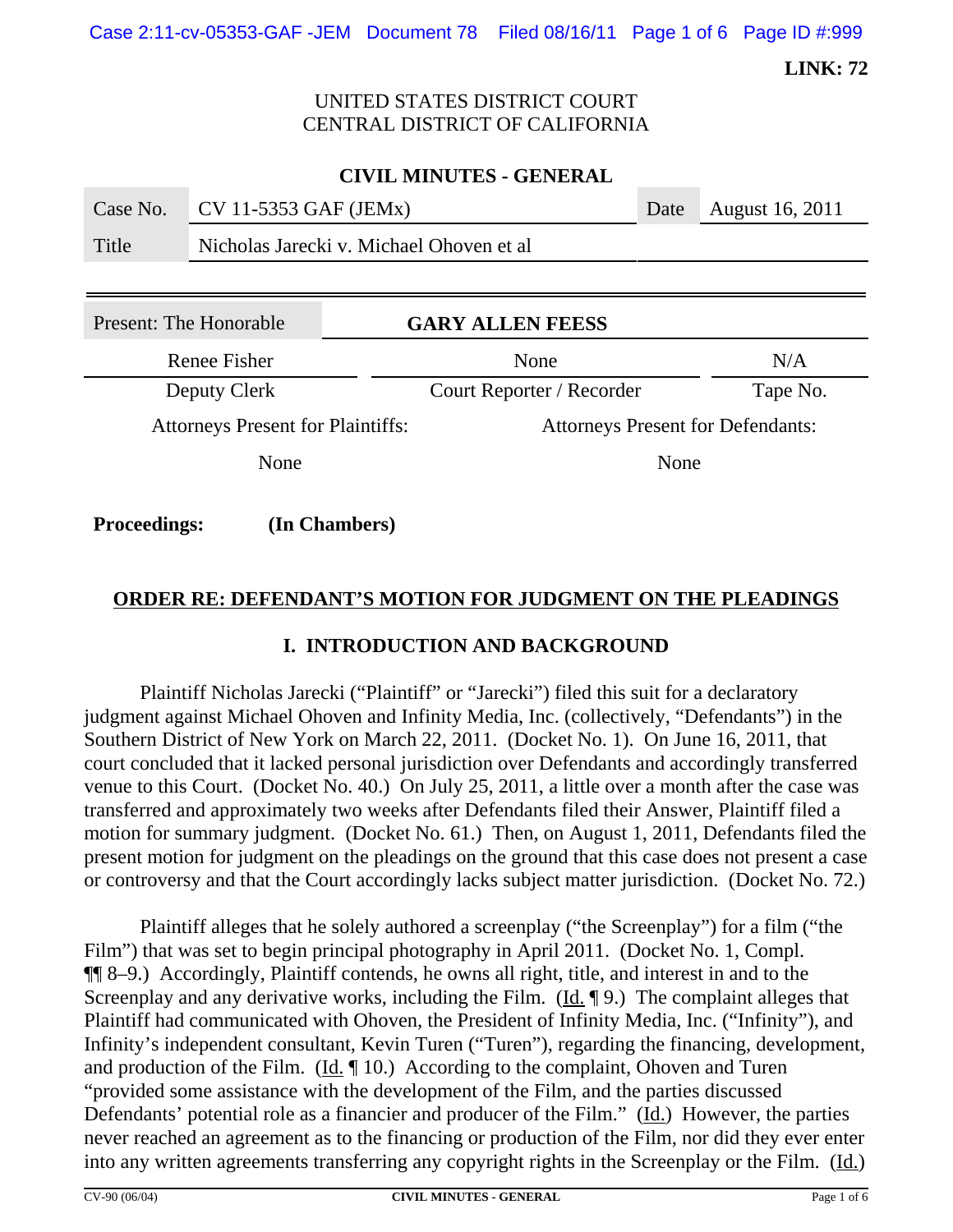Case 2:11-cv-05353-GAF -JEM Document 78 Filed 08/16/11 Page 2 of 6 Page ID #:1000

**LINK: 72**

# UNITED STATES DISTRICT COURT CENTRAL DISTRICT OF CALIFORNIA

#### **CIVIL MINUTES - GENERAL**

| Case No. | $CV 11-5353 GAF (JEMx)$                  | Date August 16, 2011 |
|----------|------------------------------------------|----------------------|
| Title    | Nicholas Jarecki v. Michael Ohoven et al |                      |

In late 2010, Plaintiff told Defendants that he would be financing and producing the Film without their involvement. (Id. ¶ 11.)

Then, on March 3, 2011, counsel for Defendants sent Plaintiff's counsel a letter contending that Defendants have the exclusive right to produce and distribute the Film and that they are the co-author and co-owner of the Screenplay by virtue of contributions that Turen purportedly made to the Screenplay on Infinity's behalf. (Id. ¶ 12.) The letter demanded that Jarecki immediately cease and desist from developing and producing the Film and indicated that failing to do so would "force Infinity to seek immediate, emergency injunctive and equitable relief in connection with this matter." (Docket No. 64-1, Declaration of Nicholas Jarecki ("Jarecki Decl."), Ex. B at 3.) The letter indicated that if Jarecki did not confirm within five business days that he would honor his obligations to Infinity, Infinity would "pursue all available legal and equitable claims against Jarecki" and related entities. (Id.) Plaintiff understands Defendants to contend that Turen's contributions rendered the Screenplay a "joint work" under copyright law and that Turen's contributions were made on a work-for-hire basis for Infinity, such that Turen's co-authorship rights inure to the benefit of Infinity. (Compl. ¶ 12.)

Less than three weeks after receiving this letter, Plaintiff filed this suit seeking a declaratory judgment (1) that Defendants hold no copyright interests in the Screenplay or in the Film, and (2) that, as between Plaintiff and Defendants, the Screenplay is not a joint work and Plaintiff is the sole author of the work.  $(\underline{Id} \cdot \P 25)$  Defendants now move for judgment on the pleadings on the ground that this Court lacks subject matter jurisdiction because the case does not present an actual case or controversy. (Docket No. 72.)

### **II. DISCUSSION**

#### **A. LEGAL STANDARD FOR A MOTION FOR JUDGMENT ON THE PLEADINGS**

A Rule 12(c) motion for judgment on the pleadings challenges the sufficiency of the complaint after an answer has been filed. See Fed. R. Civ. P. 12(c). "'If a party raises an issue as to the court's subject matter jurisdiction on a motion for a judgment on the pleadings, the district judge will treat the motion as if it had been brought under Rule  $12(b)(1)$ .'" San Luis Food Producers v. United States, 772 F. Supp. 2d 1210, 1218 (E.D. Cal. Feb. 16, 2011) (quoting Charles Alan Wright & Arthur R. Miller, Federal Practice and Procedure § 1367 (3d ed. 2004)).

Under Rule 12(b)(1), lack of subject matter jurisdiction is grounds for dismissal. Fed. R. Civ. P. 12(b)(1). Federal courts are courts of limited jurisdiction. "They possess only that power authorized by Constitution and statute, which is not to be expanded by judicial decree."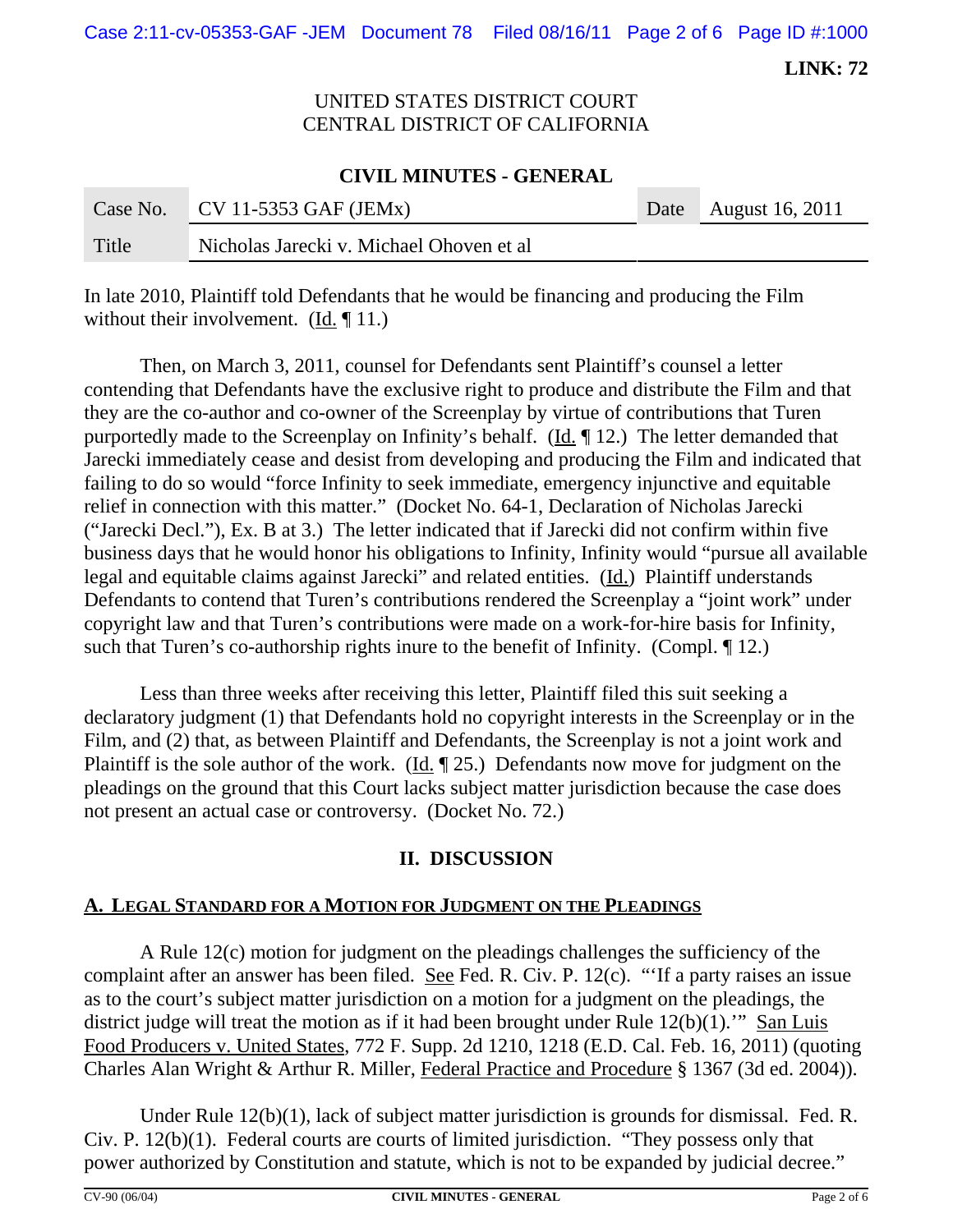Case 2:11-cv-05353-GAF -JEM Document 78 Filed 08/16/11 Page 3 of 6 Page ID #:1001

**LINK: 72**

# UNITED STATES DISTRICT COURT CENTRAL DISTRICT OF CALIFORNIA

### **CIVIL MINUTES - GENERAL**

| Case No. | $\vert$ CV 11-5353 GAF (JEMx)            | Date August 16, 2011 |
|----------|------------------------------------------|----------------------|
| Title    | Nicholas Jarecki v. Michael Ohoven et al |                      |

Kokkonen v. Guardian Life Ins. Co. of Am., 511 U.S. 375, 377 (1994) (citations omitted). Accordingly, a court without jurisdiction over certain claims has no choice but to dismiss them regardless of their gravity or potential validity. Federal courts must determine issues of subject matter jurisdiction before even considering the merits of a case. See Steel Co. v. Citizens for a Better Env't, 523 U.S. 83, 94 (1998).

### **B. APPLICATION**

As an initial matter, Plaintiff contends that the Court must deny Defendants' motion for judgment on the pleadings because the district judge in the Southern District of New York already considered Defendants' arguments and decided that this case presents a live case or controversy, and that that decision is now law of the case. (Docket No. 61, Plaintiff's Mem. in Support of Mot. for Summary Judgment ("Plaintiff's Mem.") at 21; Docket No. 74, Plaintiff's Reply in Support of Mot. for Summary Judgment ("Plaintiff's Reply") at 7.) This contention is incorrect on the facts and the law. First, the district judge in the Southern District of New York never ruled on Defendants' motion to dismiss for lack of subject matter jurisdiction and instead transferred the case to this Court for lack of personal jurisdiction. (See Docket Nos. 40, 41.) Plaintiff suggests that the Southern District of New York necessarily must have first concluded that it had subject matter jurisdiction before it could have transferred the case for lack of personal jurisdiction. (Plaintiff's Reply at 7.) This is incorrect, as "there is no mandatory 'sequencing of jurisdictional issues,'" and a court "may dismiss for lack of personal jurisdiction without first establishing subject-matter jurisdiction." Sinochem Int'l Co. Ltd. v. Malaysia Int'l Shipping Corp., 549 U.S. 422, 431 (2007) (quoting Ruhrgas AG v. Marathon Oil Co., 526 U.S. 574, 584 (1999)). A court may similarly order a case transferred before determining its own subject matter jurisdiction. In re LimitNone, LLC, 551 F.3d 572, 576 (7th Cir. 2008).

Second, even if the Southern District of New York had decided that it had subject matter jurisdiction in this case, that determination would not bind this Court. "[E]ven at its most rigorous[,] the [law of the case] doctrine does not require a district judge to follow an erroneous legal ruling of another trial judge. To hold otherwise would require district courts to adhere to legal errors and, thus, cause the parties to waste time engaging in unnecessary trials and [the appeals court] to waste time hearing unnecessary appeals." Pareto v. F.D.I.C., 139 F.3d 696, 699 n.1 (9th Cir. 1998) (citation omitted). The Court therefore must consider Defendants' motion on the merits.

Under Article III of the Constitution, "courts may adjudicate only actual cases or controversies." Rhoades v. Avon Prods., Inc., 504 F.3d 1151, 1157 (9th Cir. 2007) (citing U.S. Const. art. III, § 2, cl. 1). "When presented with a claim for a declaratory judgment, therefore,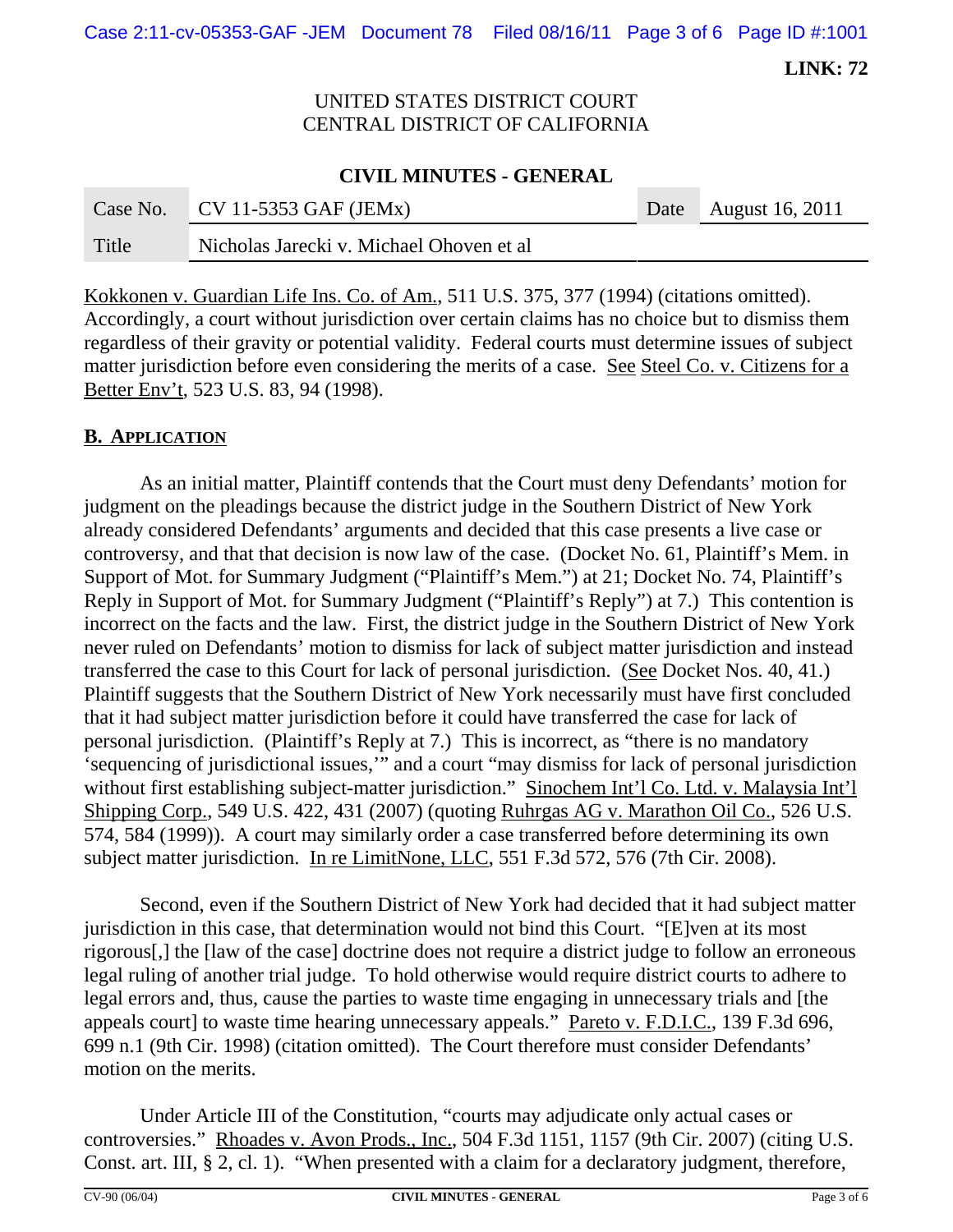Case 2:11-cv-05353-GAF -JEM Document 78 Filed 08/16/11 Page 4 of 6 Page ID #:1002

**LINK: 72**

### UNITED STATES DISTRICT COURT CENTRAL DISTRICT OF CALIFORNIA

#### **CIVIL MINUTES - GENERAL**

|       | Case No. CV 11-5353 GAF (JEMx)           | Date August 16, 2011 |
|-------|------------------------------------------|----------------------|
| Title | Nicholas Jarecki v. Michael Ohoven et al |                      |

federal courts must take care to ensure the presence of an actual case or controversy, such that the judgment does not become an unconstitutional advisory opinion."  $\underline{Id}$ . To establish that a case or controversy exists in a declaratory judgment action, a plaintiff must "show that, under all the circumstances of the case, there is a substantial controversy between parties having adverse legal interests, and the controversy is of sufficient immediacy and reality to warrant declaratory relief." Hal Roach Studios, Inc. v. Richard Feiner & Co., Inc., 896 F.2d 1542, 1555 (9th Cir. 1990). The parties' "disagreement must not be nebulous or contingent but must have taken on fixed and final shape so that a court can see what legal issues it is deciding, what effect its decision will have on the adversaries, and some useful purpose to be achieved in deciding them." Public Serv. Comm'n of Utah v. Wycoff Co., Inc., 344 U.S. 237, 244 (1952). Defendants contend that no sufficiently concrete dispute is present in this case.

"If the defendant's actions cause the plaintiff to have a 'real and reasonable apprehension that he will be subject to liability,' the plaintiff has presented a justiciable case or controversy." Spokane Indian Tribe v. United States, 972 F.2d 1090, 1092 (9th Cir. 1992) (quoting Hal Roach Studios, 896 F.2d at 1555). In declaratory judgment suits regarding patent or copyright infringement, a "plaintiff must show both (1) an explicit threat or other action by the patentee [or copyright holder], which creates a reasonable apprehension on the part of the declaratory plaintiff that it will face an infringement suit, and (2) present activity which could constitute infringement or concrete steps taken with the intent to conduct such activity." K-Lath, Div. of Tree Island Wire (USA), Inc. v. Davis Wire Corp., 15 F. Supp. 2d 952, 958 (C.D. Cal. 1998); see also Hal Roach Studios, 896 F.2d at 1556 (explaining that the same principles apply to declaratory relief actions regarding copyright infringement as apply to declaratory judgment actions regarding patent infringement). The Court agrees that this framework roughly applies to the claims here, where plaintiff seeks a declaratory judgment that he is the sole owner of the copyright in the Screenplay and the Film. Thus, here, Plaintiff must show (1) "an explicit threat or other action by" Defendants, "which creates a reasonable apprehension on the part of the declaratory plaintiff that it will face" a suit in which Defendants assert their purported ownership rights in the copyright, and (2) "present activity which could constitute infringement [on Defendants' ownership rights] or concrete steps taken with the intent to conduct such activity." See K-Lath, 15 F. Supp. 2d at 958.

Here, Plaintiff has shown that Defendants have made an explicit threat that has created a reasonable apprehension that Plaintiff will face suit regarding the rights to the Screenplay and the Film. In a letter to Plaintiff's counsel dated March 3, 2011, Defendants' attorney announced their position that "Infinity has an ownership interest in . . . the underlying property rights in and to the Picture, including, without limitation, an ownership interest in the screenplay." (Jarecki Decl., Ex. B at 2.) That letter demanded "that Jarecki immediately cease and desist from the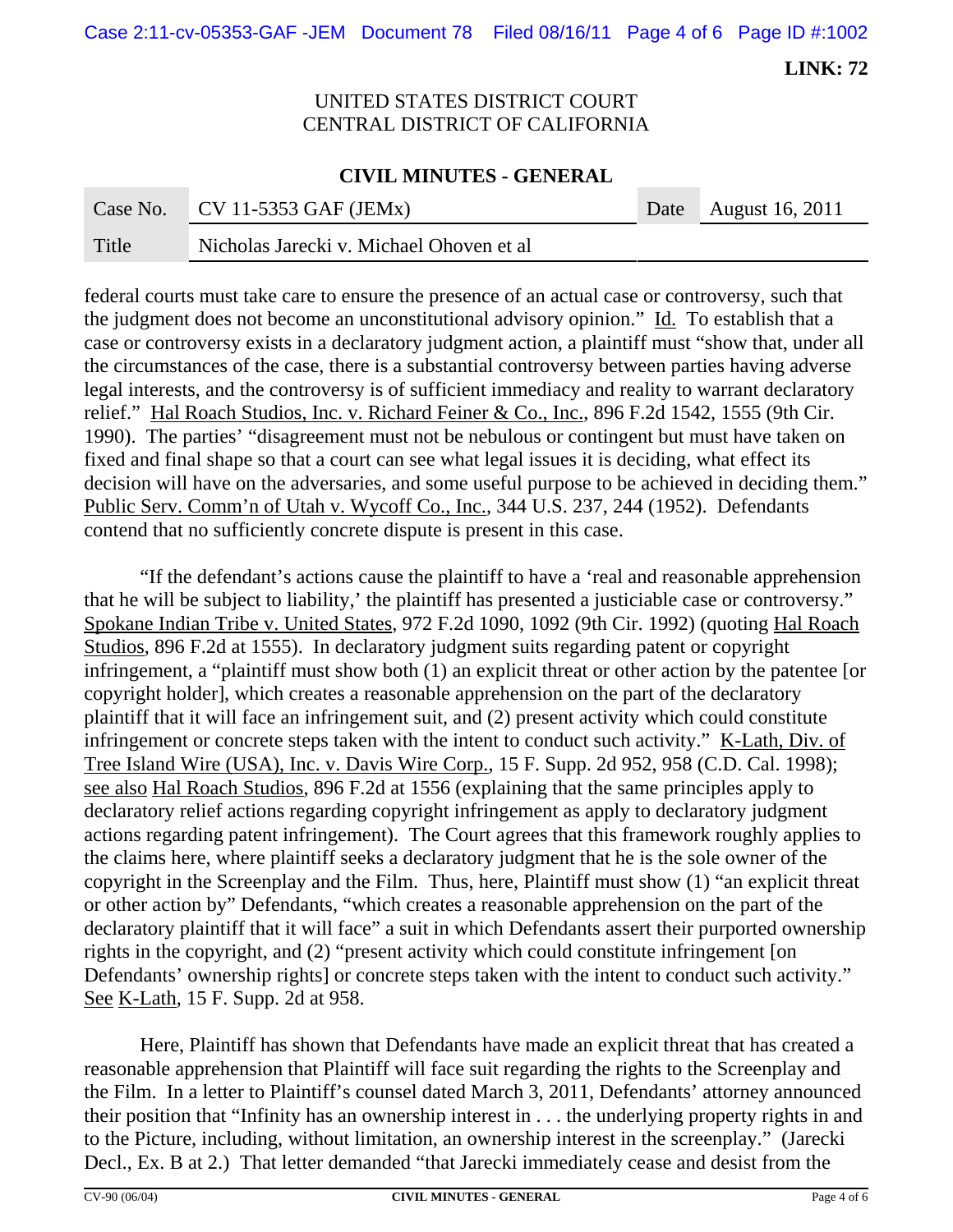Case 2:11-cv-05353-GAF -JEM Document 78 Filed 08/16/11 Page 5 of 6 Page ID #:1003

**LINK: 72**

# UNITED STATES DISTRICT COURT CENTRAL DISTRICT OF CALIFORNIA

### **CIVIL MINUTES - GENERAL**

|       | Case No. CV 11-5353 GAF (JEMx)           | Date August $16, 2011$ |
|-------|------------------------------------------|------------------------|
| Title | Nicholas Jarecki v. Michael Ohoven et al |                        |

development and/or production of the Picture" and indicated that failure to do so "will only increase the amount of damages already suffered by Infinity and Mr. Ohoven in connection with this matter" and "will also force Infinity to seek immediate, emergency injunctive and equitable relief in connection with this matter." (Id. at 3.) The letter specifically advised that if Jarecki did not confirm within five business days that he would "honor his obligations to Infinity in connection with this matter, . . . we will have no choice but to pursue all available legal and equitable claims against Jarecki, the production company, and any appropriate related or affiliated third parties involved with the Picture." (Id.) The letter could hardly more clearly threaten suit. $<sup>1</sup>$ </sup>

Defendants contend that the letter does not suffice to create a real and reasonable apprehension of suit because "Defendants have taken no affirmative steps . . . to file a copyright claim or interfere in any way with Plaintiff's finance, production, post-production or presales of the Film." (Mem. at 7.) This argument misses the mark. Defendants do not need to actually file suit—or take "affirmative steps . . . to file . . . suit"—to create a reasonable apprehension of suit. A letter explicitly threatening suit certainly creates a reasonable apprehension. Defendants appear to have misapprehended the second prong of the  $K$ -Lath test for jurisdiction, which looks to whether there is any "present activity which could constitute infringement or concrete steps taken with the intent to conduct such activity,"  $K$ -Lath, 15 F. Supp. 2d at 958. (See Reply at 7.) This prong inquires into whether the declaratory judgment plaintiff has taken any concrete steps to engage in activity that the defendant would contend infringed on its intellectual property rights, not whether the declaratory judgment defendant has taken concrete steps toward suing. Here, it is undisputed that Plaintiff has continued to produce and market the Film, actions which Defendants have contended infringe on their ownership rights.

Defendants also contend that this case does not present a live case or controversy because they have not acted on the threat allegedly contained in the March 3 letter. (Reply at 4.) In fact, they contend, they have filed a separate suit against Plaintiff that does not assert any claims to ownership of the Screenplay. (Reply at 5.) Moreover, they argue, the fact that Plaintiff has been able to complete production and file a copyright application without interference from Defendants conclusively establishes that Defendants do not intend to assert claims to ownership of the copyright in the Screenplay. (Id.) These arguments miss the mark. Defendants cannot avoid a declaratory judgment action by quieting their threats as soon as Plaintiff brings the

<sup>&</sup>lt;sup>1</sup> Defendants contend that Plaintiff has "contort[ed]" the language of the letter. (Mem. at 8.) The Court has reviewed the letter in its entirety and fails to see how the letter could reasonably be read as not threatening suit. Defendants have not explained how the letter could be so read, and the Court finds Defendants' argument to that effect to lack merit.